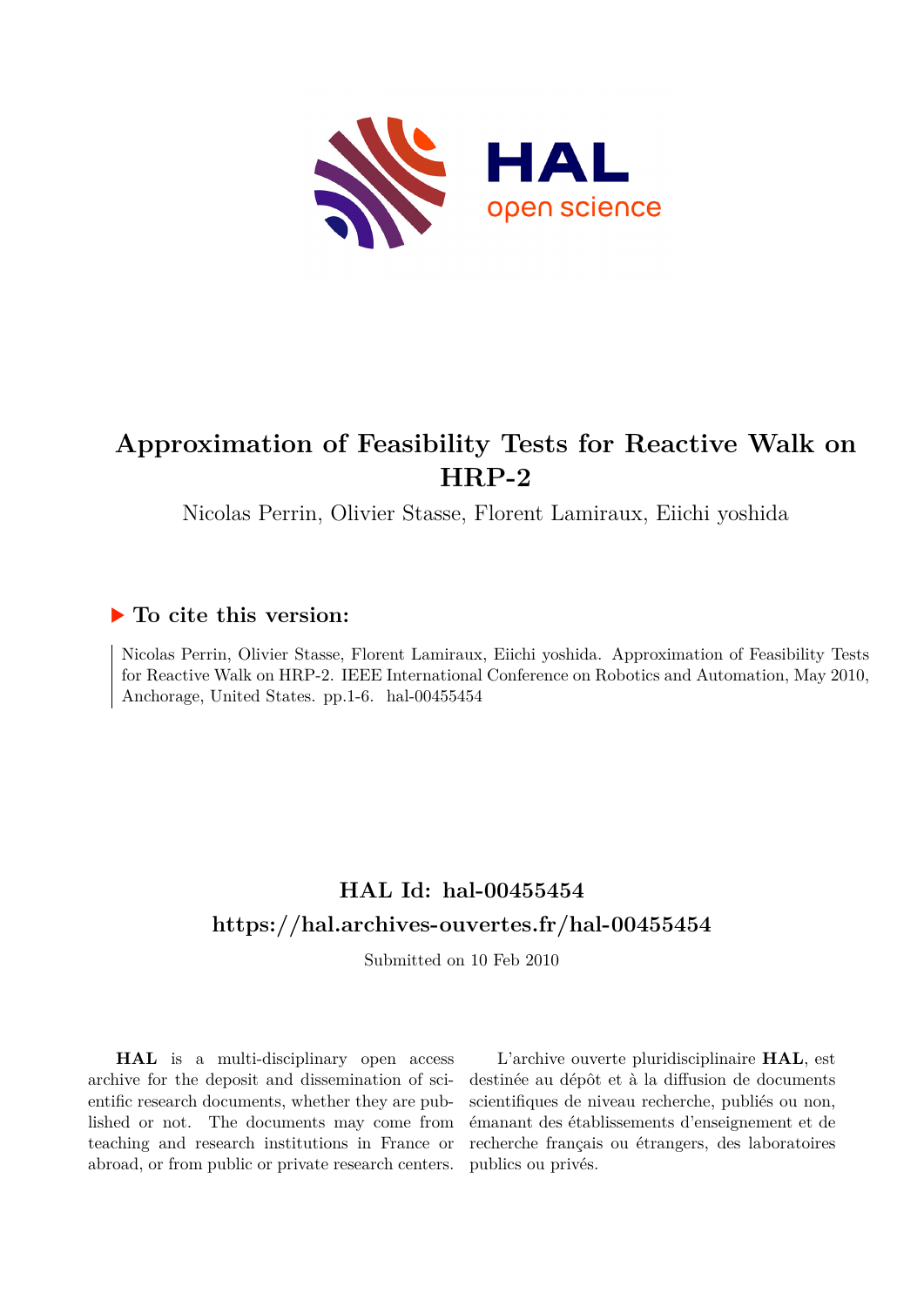# **Approximation of Feasibility Tests for Reactive Walk on HRP-2**

Nicolas Perrin, Olivier Stasse, Florent Lamiraux, Eiichi Yoshida

*Abstract***—We present here an original approach to test the feasibility of footsteps for a given walking pattern generator. It is based on a new approximation algorithm intended to cope with this specific problem. The result obtained is used on the robot HRP-2, and enables it to guess a step feasibility 40,000** times faster (in  $9\mu s$ ) than with the normal verification process. **As a consequence some advance is made towards fast online motion (re)planning based on a continuous set of possible steps.**

# I. INTRODUCTION

Planning and controlling motions of a legged humanoid robot is well known to be a difficult problem. First, these robots have a high number of degrees of freedom. This property has a strong impact on the computation cost of numerical methods used to produce motions on the one hand and on collision detection complexity on the other hand [9]. Second, they are subject to dynamic constraints that make most motions unfeasible.

One way to plan motions for a humanoid robot is to grow a tree of random steps with an A\* algorithm. The growing tree of steps should obviously only consider feasible steps, but the current trajectory generation and verification techniques take at least a couple of hundreds of milliseconds for each step on recent computers. This fact drastically limits the size of the tree of steps, and makes this method unsuitable for reactive walk.

Yet, reactive walk is a major requirement for humanoid robots, because it is needed in any potentially changing environment, and *a fortiori* in any task involving cooperation with humans. The current state-of-the-art solution is to only allow a small set of steps for the robot. In that case the generation and verification phases are useless since all trajectories can be memorized and verified offline ([7], [8], [1]; for a recent extension, see [2]). This approach is not always satisfying for it leads to a gait which has no flexibility, and combined with planning it often results in the robot making a large number of steps to perform a task for which only one or two steps would have been arguably enough.

Instead of limiting the possible steps, we based our work on the following remark: even if a robot has a great number of degrees of freedom, the set of all possible steps only has 6 dimensions. So, if we add some restrictions ensuring that to one step corresponds only one unique trajectory, then the number of parameters used to describe a trajectory could be small enough to make machine learning techniques of practical interest. With such restrictions, we decided to attempt, in the set of all possible steps, to approximate the feasible region through extensive offline computations and then use the approximation online to guess extremely quickly whether a given step is feasible or not.

In this paper, we present an original approximation algorithm aimed at maximizing its efficiency by taking advantage of the specificities of our problem. We show how we used it and obtained an approximation which helped the robot HRP-2 to perform an experiment where online reactivity is constantly needed.

# II. PROBLEM STATEMENT

Let us denote by  $\mathbf{x} = (\mathbf{q}, \dot{\mathbf{q}}, \ddot{\mathbf{q}})$  a state of the robot, i.e. a vector containing the configuration of the robot togeter with the first and second derivatives. In diverse applications, the trajectories of a robot are constrained by some real valued functions defined over the state space. In our work, we took into account four specific constraints:

1) The distance to self-collision:  $SC(\mathbf{x})$ , which is calculated using V-clip (see [11]), and which must stay greater than a margin  $\sigma_{SC}$  taking into account the possible tracking errors of the motor PID controllers.

2) The distance to joint limits:  $JL(\mathbf{x})$  (negative when one joint is out of its range). A new margin  $\sigma_{JL}$  is added as a lower bound on the minimum value of  $JL(\mathbf{x})$  along the trajectory.

3) The Zero Moment Point (ZMP) deviation: ZD(**x**). This is the maximum distance between the ZMP reference used by the pattern generator (which is for example, in single support phase, the center of the support polygon), and the ZMP corresponding to the joint space trajectory it actually produces (we will call it the "multibody ZMP"). The robot HRP-2 uses a walking pattern generator (see [13]) which does not guarantee the exact tracking of the ZMP reference, and if the multibody ZMP goes out of the polygon of support, then the robot might fall (see [20]), therefore we add another threshold  $\sigma_{ZD}$ .

4) Through experiments, we noticed that in some cases if the multibody ZMP goes out of the polygon of support for a very short time and with a relatively small amplitude, the robot might not fall. Hence we took a relatively high value for  $\sigma_{ZD}$ , and instead decided to stress more on the case where the multibody ZMP is regularly far from the reference along the trajectory. Thus we decided to take into account the variance of the multibody ZMP and defined a

Nicolas Perrin (n.perrin@aist.go.jp) is with Universite de Toulouse ; UPS, ´ INSA, INP, ISAE ; CNRS ; LAAS ; F-31077 Toulouse, France, and CNRS-AIST JRL (Joint Robotics Laboratory), UMI3218/CRT, AIST, Umezono 1-1-1, Tsukuba 305-8568 Japan

Florent Lamiraux (florent@laas.fr) is with CNRS ; LAAS ; 7 avenue du colonel Roche, F-31077 Toulouse, France

Olivier Stasse (olivier.stasse@aist.go.jp) and Eiichi Yoshida (e.yoshida@aist.go.jp) are with CNRS-AIST JRL (Joint Robotics Laboratory), UMI3218/CRT, AIST, Umezono 1-1-1, Tsukuba, Japan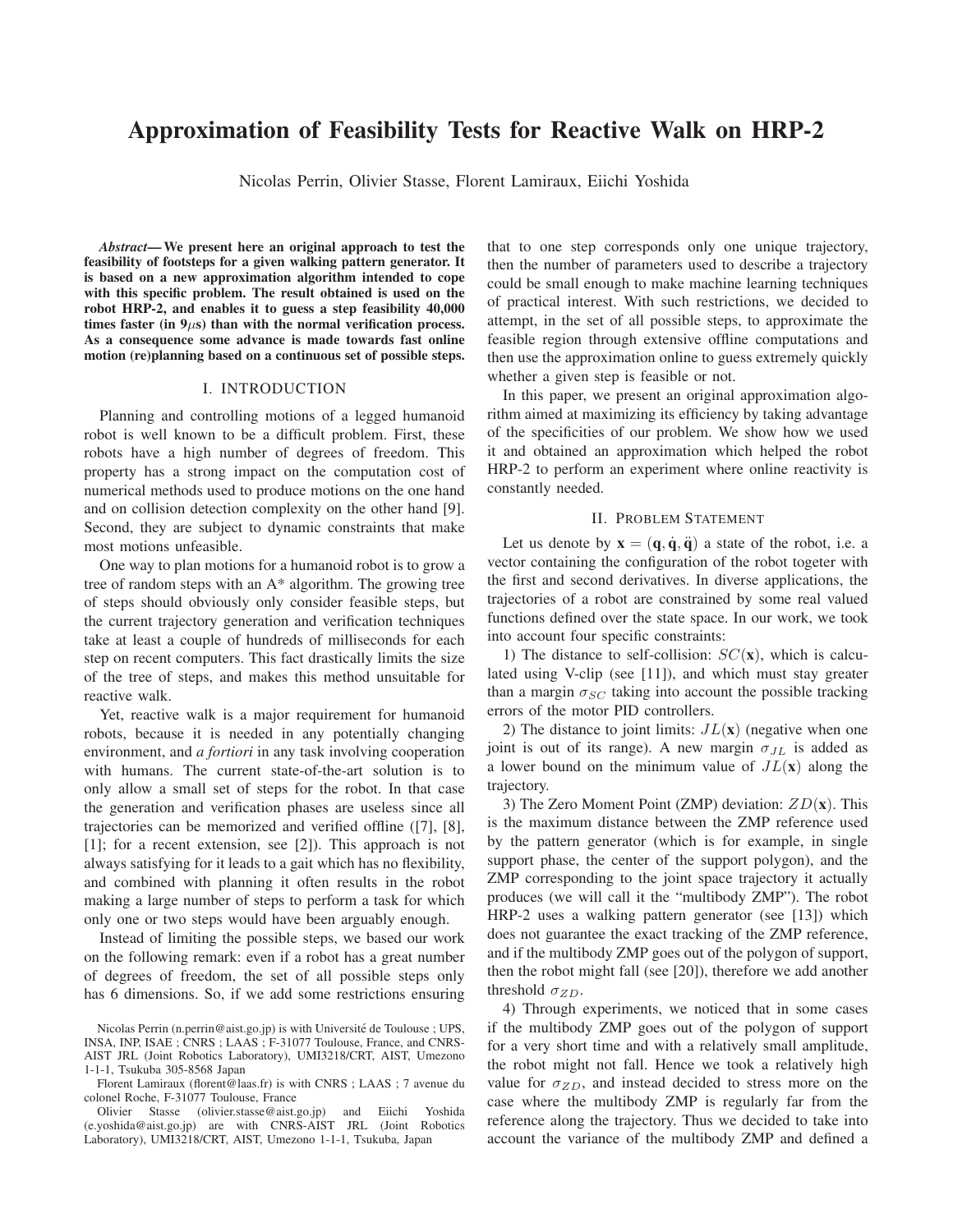

Fig. 1. The mapping to approximate. The Trajectory Generator takes in input a vector of parameters defining a step, and must return a *unique* trajectory. The value returned by the mapping is positive if the trajectory is acceptable (feasible), negative otherwise.

maximum value  $\sigma_{VZ}$  which should ensure that the multibody ZMP mostly stays near its reference.

We desire to characterize the actual feasibility of a given trajectory  $\gamma$  over a time interval [0, T] with a unique real number, so finally, the formula we use returns the minimum of the four constraints considered:

$$
f_{\sigma}(\gamma) = \min\left(-\sigma_{SC} + \min_{t \in [0,T]} \left( SC(\gamma(t)) \right), -\sigma_{JL} + \min_{t \in [0,T]} \left( JL(\gamma(t)) \right), -\sigma_{ZD} - \max_{t \in [0,T]} \left( ZD(\gamma(t)) \right), -\sigma_{YZ} - \frac{1}{T} \int_{t=0}^{T} \left( ZD(\gamma(t)) \right)^{2} dt \right) \tag{1}
$$

where  $\sigma$  is the quadruple  $(\sigma_{SC}, \sigma_{JL}, \sigma_{ZD}, \sigma_{VZ}) \in \mathbb{R}^4$ , and  $\gamma$  a trajectory which assigns to any  $t \in [0, T]$  a state of the robot. The way we obtained the four margins  $\sigma_{SC}$ ,  $\sigma_{JL}$ ,  $\sigma_{ZD}$  and  $\sigma_{VZ}$  is empirical. We chose a margin of 2.5 centimeters for the self-collisions, 3 degrees for the joint limits, and, as for the margins related to the ZMP trajectories, we calibrated them through tests.

It is straightforward to approach  $f_{\sigma}(\gamma)$  when the trajectory is discretized. The computable function  $f_{\sigma}$  evaluates the feasibility of a trajectory corresponding to a step considered by the robot. As mentioned previously, it is unfortunately quite time consuming to generate a trajectory  $\gamma$  and then compute  $f_{\sigma}(\gamma)$ . So we would like to build offline an approximation helping us to guess the value and more importantly the sign of  $f_{\sigma}(\gamma)$  without even having to generate the trajectory. To do so, we need to produce unique trajectories from vectors of parameters in  $\mathbb{R}^m$ . This is shown in section V, and it give us a mapping  $C$  as shown on Fig. 1, which can entirely be computed and approximated offline.

Before that, in section IV, we present the original approximation algorithm which is used to approximate C.

### III. RELATED WORK

This idea of precomputing robot dependent data structures has been exploited in path planning for multibody robots in the past [10], [6], [14]. In these papers a roadmap is computed for a multibody robot without obstacles. Once the robot is placed in an environment with obstacles, the precomputed roadmap is pruned by removing edges in collision with the obstacles. The remaining roadmap is then used to plan paths.

In [19] a 2 dimensional map is built which returns the time necessary to change a HRP-2 step-length during the flying phase of the foot in order to realize an emergency stop. The keypoint of this work is to build a map which verifies that the ZMP realized by the robot stays in the support polygon for a given step-length modification done at a given time while walking. Indeed walking pattern generators such as the one proposed by Kajita et al. [5], or Morisawa [13], do not guarantee that the robot ZMP stays in the support polygon. The main difference between [19] and our approach is that we consider more constraints, and propose an adaptive partition of the input space well suited for higher dimensions. Indeed our work, taking into account free steps (their work only considers forward walking), has to aim at dealing with higher dimensions.

Concerning our approximation algorithm, we focused on techniques that reduce the required number of samples. The main specificity of our problem is that we are only interested in the sign of the function to approximate. Therefore, we naturally chose to use a method for which the sampling is adaptive and focuses on the regions where the mapping changes its sign. We adapted the concept of Recursive Stratified Sampling, which has been extensively used for Monte Carlo integration and image reconstruction (see [17], [3] and section 7.8 of [15]). Locally, we approximate by using a classic optimization problem. It is the same as the one which leads to Support Vector Regression techniques (see [18])). It minimizes under some constraints a distance between a polynomial and the samples (see (3)). We also use in our algorithm two techniques (one global, and one local) of approached Farthest Point Sampling, a method which has been shown to lead to high data acquisition rates (see [12] for recent developments on Farthest Point Sampling).

### IV. MAPPING APPROXIMATION

A remark on notations: the cardinal of a finite set  $X$  is denoted by  $|X|$ .

Let  $C$  be a continuous or at least piecewise continuous mapping from a bounded hyper-rectangle  $B_0 \subset \mathbb{R}^m$  to  $\mathbb{R}$ . We suppose that the set  $\{x \in B_0 | C(x) = 0\}$  (the "frontier") is of Lebesgue measure zero. We also assume that  $C$  is, on its areas of continuity, K–Lipschitz for some  $K \in \mathbb{R}$ .

Our goal is to approximate  $C$  through sampling (since we know nothing about  $C$  we can see this task as nonparametric learning), focusing on the correctness of the sign of the result, and reducing as much as possible the number of samples needed for a satisfying approximation (because evaluating one sample is quite time consuming).

Our algorithm is articulated around two principles:

• Recursive Stratified Sampling: the initial input space  $B_0$  is recursively partitioned into small boxes (a tree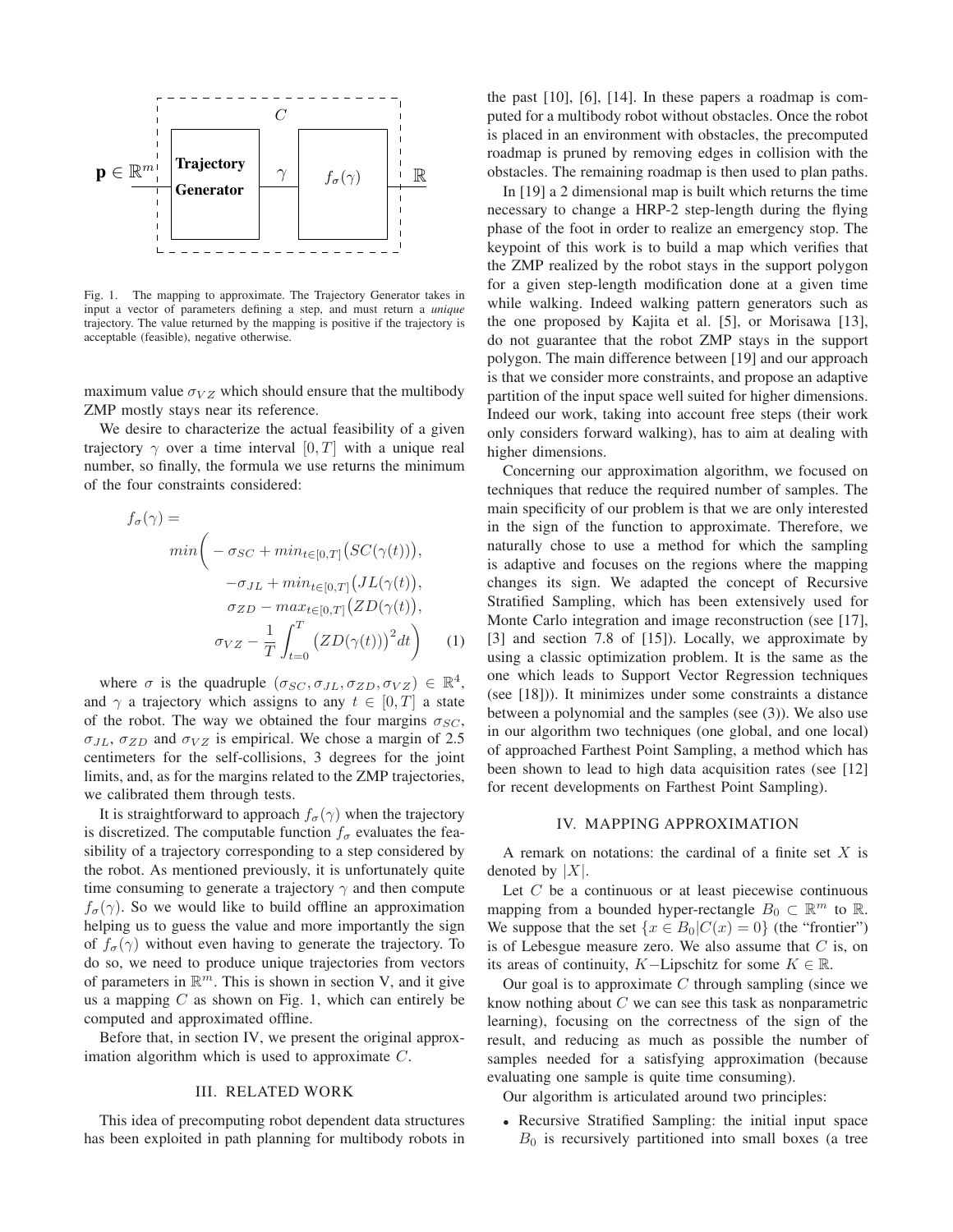

Fig. 2. An example run of our approximation algorithm on a continuous function from  $\mathbb{R}^2$  to  $\mathbb R$ 

structure keeps the trace of all splittings; the current partition is formed by the "leaf-boxes"). On all leaf-boxes, independant local approximations have been performed (through the resolution of optimization problems): their reunion gives the current global approximation.

We treat differently "frontier boxes" (typically containing samples on which the sign of the mapping differs – boxes with no samples are also presumed to be frontier boxes) and other, "regular boxes", in order to obtain an adaptive sampling focusing on the frontier.

- Farthest Point-like Sampling in two different scales:
	- 1) While selecting a box for sampling: we roughly estimate for each box our "confidence in the sign" of the local approximation, and select among boxes of lowest confidence.
	- 2) While sampling inside a box: since there will be a limited number of samples inside a box, we can use a naive technique for an approached farthest point-like sampling.

Algorithm 1 shows an overview of the approximation algorithm.

The while loop of the algorithm always terminates because if the number of samples in a box is 1 or zero, then the local approximation always succeeds. The algorithm implements a continuous learning: the approximation is endlessly updated, and the user decides when to stop. Various stop criteria could be considered; in our experiment we paused and tested the approximation several times, and stopped the learning when the percentage of false positive was below 2%.

Fig. 2 shows the result of our approximation algorithm on a function from  $[-1, 1]^2$  to R. We can see that the boxes are split adaptively, and that it leads to an adaptive sampling focusing on the region where the function changes sign.

In the light of the algorithm structure, let us explain the two main features of our approximation method with more details:

- *A. Recursive Stratified Sampling*
	- *Step 4 of the algorithm:*

As mentionned earlier the leaf-boxes are separated in two categories: the "frontier" boxes and "regular" boxes. Before selecting a new box to sample in, the realization of a random variable decides which category the selected box will belong to. The probability  $\rho_{boost}$ for the set of "frontier" boxes to be chosen is set by the user. Because the frontier is supposed of Lebesgue measure zero, and the size of boxes endlessly decreases as they are split, a fixed probability for sampling near the frontier inevitably leads to an adaptive sampling focusing mostly on the frontier. The probability set by the user impacts on the balance between known frontier approximation and the search for unseen frontier.

• *Steps 10 and 15 of the algorithm:*

The successive splittings are made along successive dimensions, in a cyclic way.

Therefore the structure of the splittings is fixed, as well as their position, but locally boxes are split with different speeds, a higher uncertainty in the mapping sign leading to a higher splitting rate.

• *Step 13 of the algorithm:*

Let us show how we perform a local approximation on a box  $B_{current}$ . The samples in  $B_{current}$  are the training data  $\{(s_1, z_1), \ldots (s_l, z_l)\} \subset \mathbb{R}^m \times \mathbb{R}$ . Our goal is to find a function  $f(x)$  that approaches this training data with correct sign.

 $f$  will be searched among the elements of a finite dimension vector space chosen by the user (which must contain constant functions). Let us describe the basic case of affine functions  $f$ , taking the form

$$
f(x_1, x_2, \dots, x_m) = \langle w, (x_1, x_2, \dots, x_m, 1) \rangle, \quad (2)
$$

with  $w \in \mathbb{R}^{m+1}$  and where  $\langle \cdot, \cdot \rangle$  denotes the dot product on  $\mathbb{R}^{m+1}$ . The problem can be written as a convex optimization problem, similarly to the foundational idea of Support Vector Regression (see [18]), but with a different formulation since we don't oblige the result to stay in a fixed margin around the training data:

minimize 
$$
\sum_{i} (f(s_i) - z_i)^2
$$

$$
= \langle w, \mathbf{M}w \rangle + \langle d, w \rangle + \sum_{i} z_i^2
$$
subject to 
$$
\begin{cases} \forall i \mid z_i > 0, & f(s_i) > 0 \\ \forall i \mid z_i \le 0, & f(s_i) < 0 \end{cases}
$$
 (3)

where M is a symmetric positive  $(m + 1) \times (m + 1)$ matrix built from  $(s_i)_{1 \leq i \leq l}$ , and  $d \in \mathbb{R}^{m+1}$  built from  $(s_i)_{1 \leq i \leq l}$  and  $(z_i)_{1 \leq i \leq l}$ .

We use the solver QL (see [16]) to solve this optimization problem, which generalizes well for other vector spaces than affine functions (in the case of our application we use the vector space of second order polynomials).

- *B. Farthest Point-like Sampling*
	- *Step 4 of the algorithm:*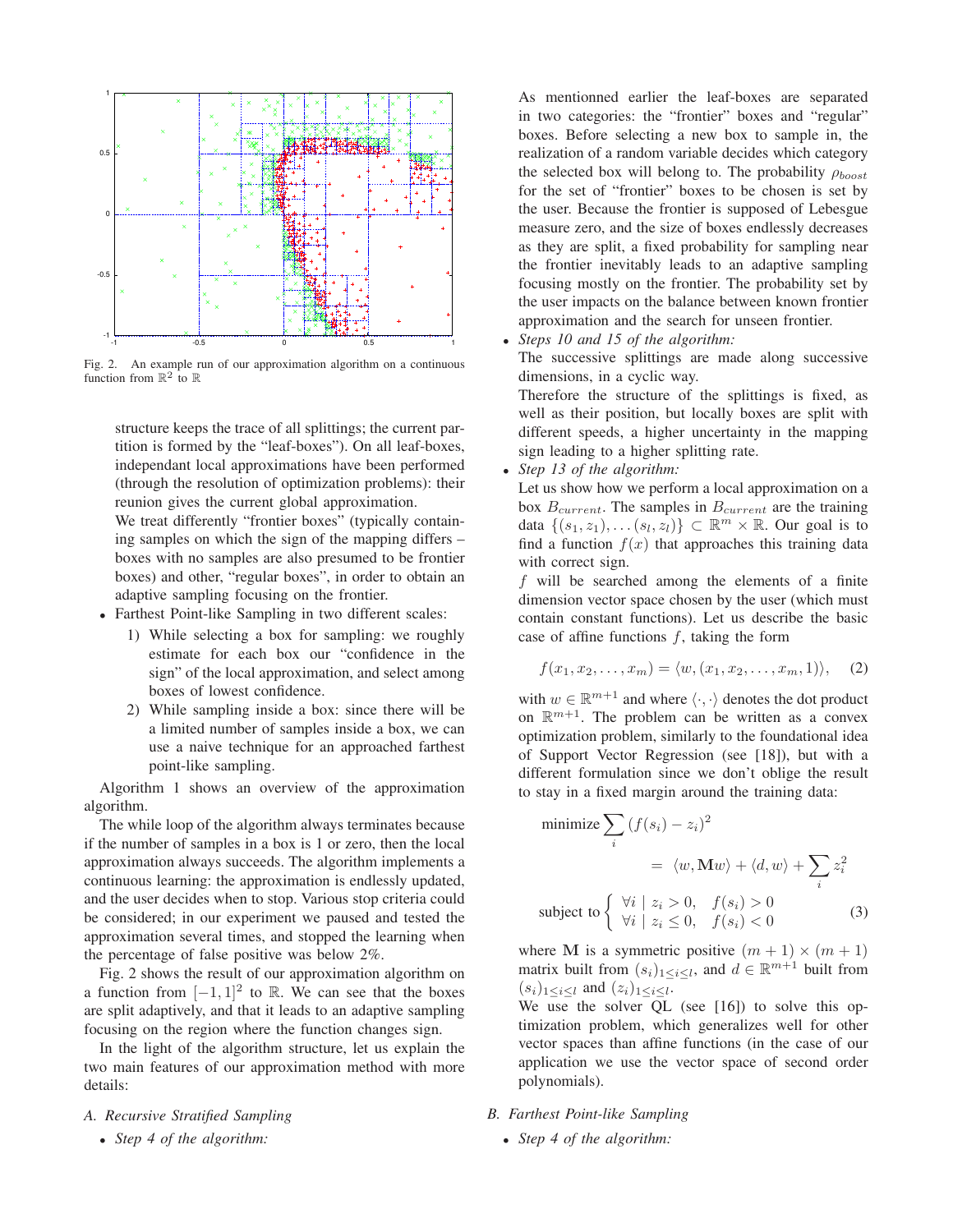### **Algorithm 1** Approximation Algorithm

**Require:** The Mapping  $C : B_0 \subset \mathbb{R}^m \to \mathbb{R}$  that can be instanciated on its input space,  $B_0$  being an hyper-rectangle.  $\rho_{boost} \in ]0,1[$ 

 $k_{MAX}$ : the maximum number of samples per leaf-box

 $k < k_{MAX}$ : the number of samples sampled at once.

- 1:  $\mathbb{B}_{Frontier} \leftarrow \emptyset$ ;  $\mathbb{B}_{Regular} \leftarrow \emptyset$
- 2: Push  $(B_0, 0)$  in  $\mathbb{B}_{Frontier}$  (0 is the height of  $B_0$  in the tree of boxes).
- 3: Let  $\mathbb{B}_{Under Process}$  be an empty stack (of type FIFO for example).
- 4: Randomly choose between  $\mathbb{B}_{Frontier}$  and  $\mathbb{B}_{Regular}$ : with probability  $\rho_{boost}$  pick an element out of  $\mathbb{B}_{Frontier}$ ; with probability  $1-\rho_{boost}$  pick an element out of  $\mathbb{B}_{Regular}$  (unless one of the two sets is empty: in that case pick an element out of the other with probability 1). Once the set  $\mathbb{B}_{Frontier}$  or  $\mathbb{B}_{Regular}$  is chosen, we pick a box with a strategy described in section IV-B. Let us call the element picked  $(B_{pick}, h_{pick})$ .
- 5: In  $B_{pick}$ , sample k new samples.
- 6: Push  $B_{pick}$  in  $\mathbb{B}_{UnderProcess}$ .
- 7: **while**  $\mathbb{B}_{UnderProcess}$  is not empty **do**
- 8: Pop an element  $(B_{current}, h_{current})$  out of  $\mathbb{B}_{Under Process}$ . Let  $S_{current}$  be the current set of samples in  $B_{current}$ . 9: **if**  $|S_{current}| > k_{MAX}$  then
- 10: Split  $B_{pick}$  along dimension  $(h_{current} \mod m)$  into two son boxes of equal dimensions:  $B_{left}$  and  $B_{right}$ .
- 11: Push  $(B_{left}, h_{current} + 1)$  and  $(B_{right}, h_{current} + 1)$  in  $\mathbb{B}_{Under Process}$ .
- 12: **else**
- 13: Resolve an optimization problem on  $B_{current}$  in order to perform a local approximation.
- 14: **if** the resolution fails (i.e. it is not possible to locally approximate with a correct sign on all samples of  $B_{current}$ ) **then**
- 15: Split  $B_{pick}$  along dimension  $(h_{current} \mod m)$  into two son boxes of equal dimensions:  $B_{left}$  and  $B_{right}$ .
- 16: Push  $(B_{left}, h_{current} + 1)$  and  $(B_{right}, h_{current} + 1)$  in  $\mathbb{B}_{Under Process}$ .
- 17: **else**
- 18: Update the value of the approximation on  $B_{current}$ . Push back  $B_{current}$  in  $\mathbb{B}_{Frontier}$  or  $\mathbb{B}_{Regular}$ , depending on the current samples on  $B_{current}$ .
- 19: **end if**
- 20: **end if**
- 21: **end while**
- 22: Goto 4.

Once we know whether to pick a box (and its height) out of  $\mathbb{B}_{Frontier}$  or out of  $\mathbb{B}_{Regular}$ , we need a strategy to decide which box to pick.

Since we are interested in the correctness of the approximation sign, it is logical to try to sample in the zone where our confidence in the current approximation sign is the lowest. Therefore, for each box  $B$  we give a rough estimation of this confidence (which we denote by  $conf(B)$ ), and pick a box with lowest confidence. If  $B \in \mathbb{B}_{\text{Regular}}$ , then the sign of the mapping is assumed to be constant on  $B$ . If the mapping  $C$  is  $K$ -Lipschitz, this assumption could be wrong, i.e. the sign could change somewhere on  $B$  if, roughly, the density of samples is small enough. If the mapping takes values around  $z \in \mathbb{R}$  on the elements of B, and if we assume regular spacing between samples, it can be shown that the critical density is proportional to  $\frac{K}{z}$ . Therefore if we multiply the density of samples in  $B$  by  $z$ , the result is proportional to an estimation of the lowest  $K$  such that  $C$  can be both  $K$ -Lipschitz and change its sign on  $B$ . This can be taken as our "confidence in the sign". For  $z$  we take the minimum value seen on  $B$ , and we pose:

$$
conf(B) = \frac{|S_B|}{\text{volume of } B} \times min_{s \in S_B} |C(s)|, \quad (4)
$$

where  $S_B$  is the set of samples in B. B being an hyperrectangle, its volume is simply the product of its  $m$ lengths.

If  $B \in \mathbb{B}_{Frontier}$ , we simply take the density of samples as an estimation of confidence:

$$
conf(B) = \frac{|S_B|}{\text{volume of } B} \tag{5}
$$

• *Step 5 of the algorithm:* We have to pick k samples in a box  $B_{pick}$  which contains already a set of samples  $S_{pick}$ , with  $|S_{pick}| < k_{MAX}$ .

For the first sample, we uniformly pick an arbitrary fixed number of candidates (we chose 40). We choose the candidate which maximizes its minimum distance to the samples in  $S_{pick}$  (the distance used depends also on the value of C on the samples when  $B_{pick} \in \mathbb{B}_{Regular}$ ). Then we update  $S_{pick}$  with it and reiterate the process with the  $k - 1$  remaining samples.

The upper bound  $k_{MAX}$  ensures us that the selection of the next  $k$  samples is made in constant time. This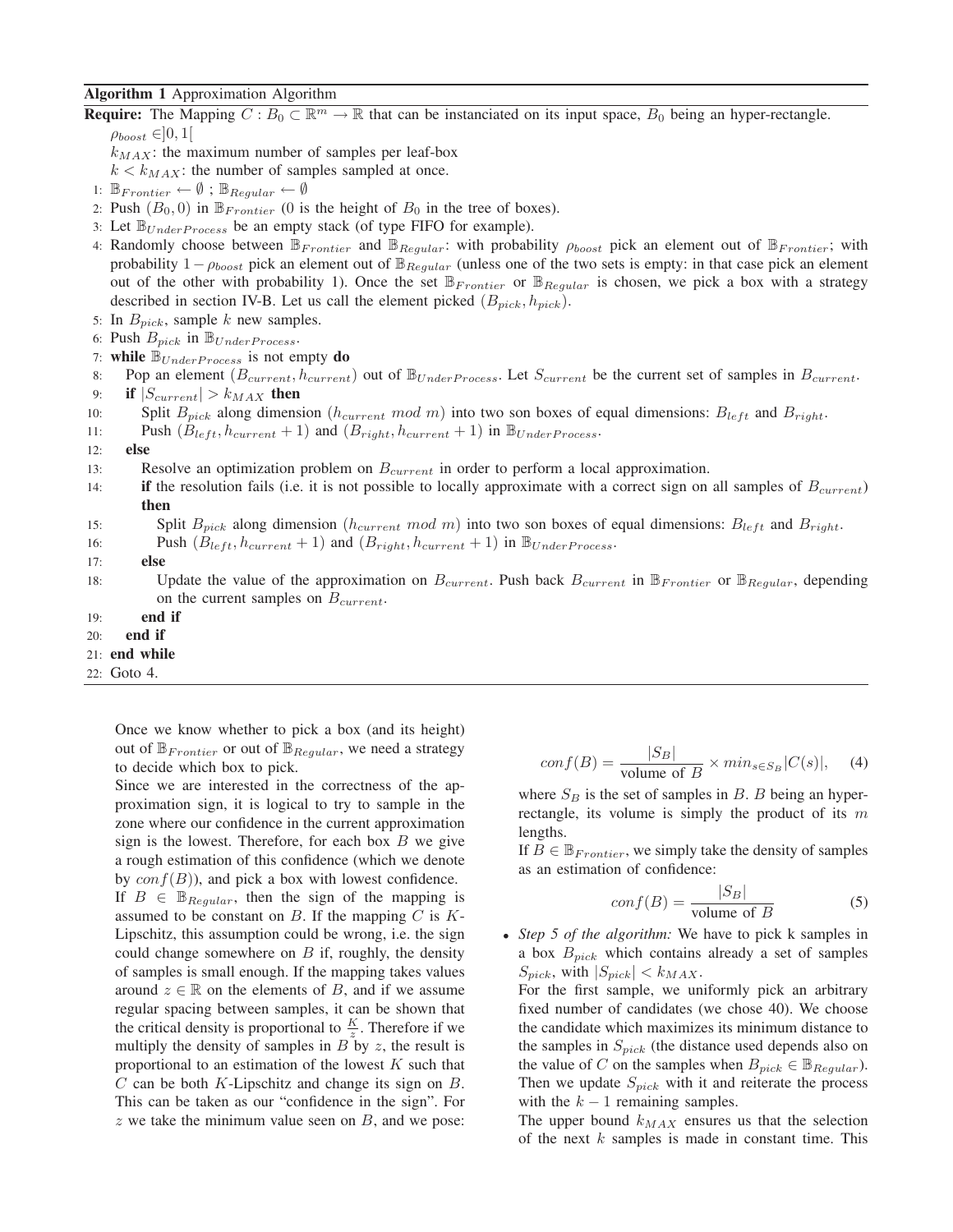approached farthest point sampling is interesting as long as its computation time remains negligible compared to the evaluation of  $C$  on one sample (about 0.4s in our case).

# V. REDUCING THE DIMENSIONALITY OF THE PARAMETER SPACE

The only thing remaining before we can apply the algorithm to the robot HRP-2 is the definition of a parameter space from which unique trajectories can be generated. This is the purpose of this section.

# *A. Unique trajectories from 6 parameters*

As mentioned in the introduction, 6 parameters can fully describe a step: 3 for the initial position and orientation of the swing foot (relatively to the stable foot), and 3 for its final position and orientation. Nevertheless, only the geometry of a step usually doesn't correspond to a unique trajectory: recent walking pattern generators produce fully dynamic walks, and thus take into account the initial speed of the robot's Center of Mass (CoM), as well as the next few steps that are going to be performed (see [4]).

In our work, we test isolated steps only: the initial and final speed of the CoM are zero. This corresponds to a conservative approach, since preliminary work showed that in most cases, a non-zero initial speed only expands the feasible set of steps.

Moreover, a fixed CoM height is given, as well as its initial and final position during any step: namely, at the barycenter of the feet positions. We also set the initial and final orientation of the robot (i.e. of its waist): its initial orientation is the one of the stable foot; its final orientation corresponds to the final orientation of the swing foot.

With all these restrictions, we obtain a unique trajectory from the 6 parameters describing a step geometry.

### *B. From 6 to 4 parameters*

In a 6-dimensional space, 10 samples per dimension correspond to a total of 1 million samples.

Being able to treat 1 sample in about 0.4s, we were not able to obtain a satisfying approximation in a reasonable time with the computational power we disposed of.

Therefore, a further reduction of dimensionality was still necessary. We noticed that if we oblige the feet to stay at a reasonable distance from each other, and if the initial and final orientations of the swing foot remain low (in absolute value; e.g. between  $-5^{\circ}$  and  $+5^{\circ}$ ), then orientations don't have much impact on the feasibility region from a given initial position.

Fig. 3 shows the feasibility regions approximated for the same step with only initial and final orientations changing. The results are similar in shape, with differences when the lateral displacement is large. But we decided to set the upper bound limit for the lateral distance between the two feet of the robot to 29cm (partially due to the limited ankle flexibility of HRP-2). We also added a lower bound limit at 16cm, so that the feet stay relatively far from each other.



Fig. 3. Approximation of the feasibility region for next step (from a fixed initial position of the robot), for 11 very different values taken in  $[-5^\circ, +5^\circ] \times [-5^\circ, +5^\circ]$  setting initial and final orientations of the swing foot (in this case the left foot). The line segments of a same color are the set of zero points of the approximation for one couple of orientations: they define the contour of the set of positions on which the swing foot can land after a valid step. We can see that the feasibility region is barely changed by changing slightly the initial and/or final orientation of the swing foot. The horizontal lines represent lower and upper bound limits that are explained in section V-B.

With these restrictions, we limit the feet orientation to the interval  $[-5^\circ, +5^\circ]$  and ignore the orientation parameters when guessing the feasibility of a step. Fig. 3 motivates this heuristic.

## VI. EXPERIMENTAL RESULTS

#### *A. Analysis of our approximation*

It took us 11 days with an Intel $(R)$  Pentium $(R)$  4 CPU 3.40GHz to build the approximation we used, and the total number of points sampled is 2,672,928.

The resulting function is instanciated in  $9\mu$ s: it means that with the same computer we divided the verification time for a step by about 40,000.

We tested the approximation on 349,559 points randomly drawn according to a uniform distribution over the input space. Among these, 8,607 were steps declared feasible by our verification process, 340,952 were declared not acceptable (which, because of the margins, doesn't exactly mean that the trajectory would actually fail). On the 8,607 positive points, the approximation was positive 8,278 times. On the 340,952 negative points, the approximation was negative 340,862 times.

With these random samples, if the approximation returns a positive result, it is correct (i.e. the trajectory generated would be considered feasible by our verification process) at 98.8%. If the returned result is negative, it is correct at 99.9%. Some security mecanism should be implemented to protect the robot if the result is a false positive.

## *B. Experiment*

We conducted the following experiment: through a gamepad with 2 axis the user controls simple requests of steps that are repeatedly sent to the robot HRP-2. Each request has two components: a position of the objective footprint relative to the support foot, and an orientation